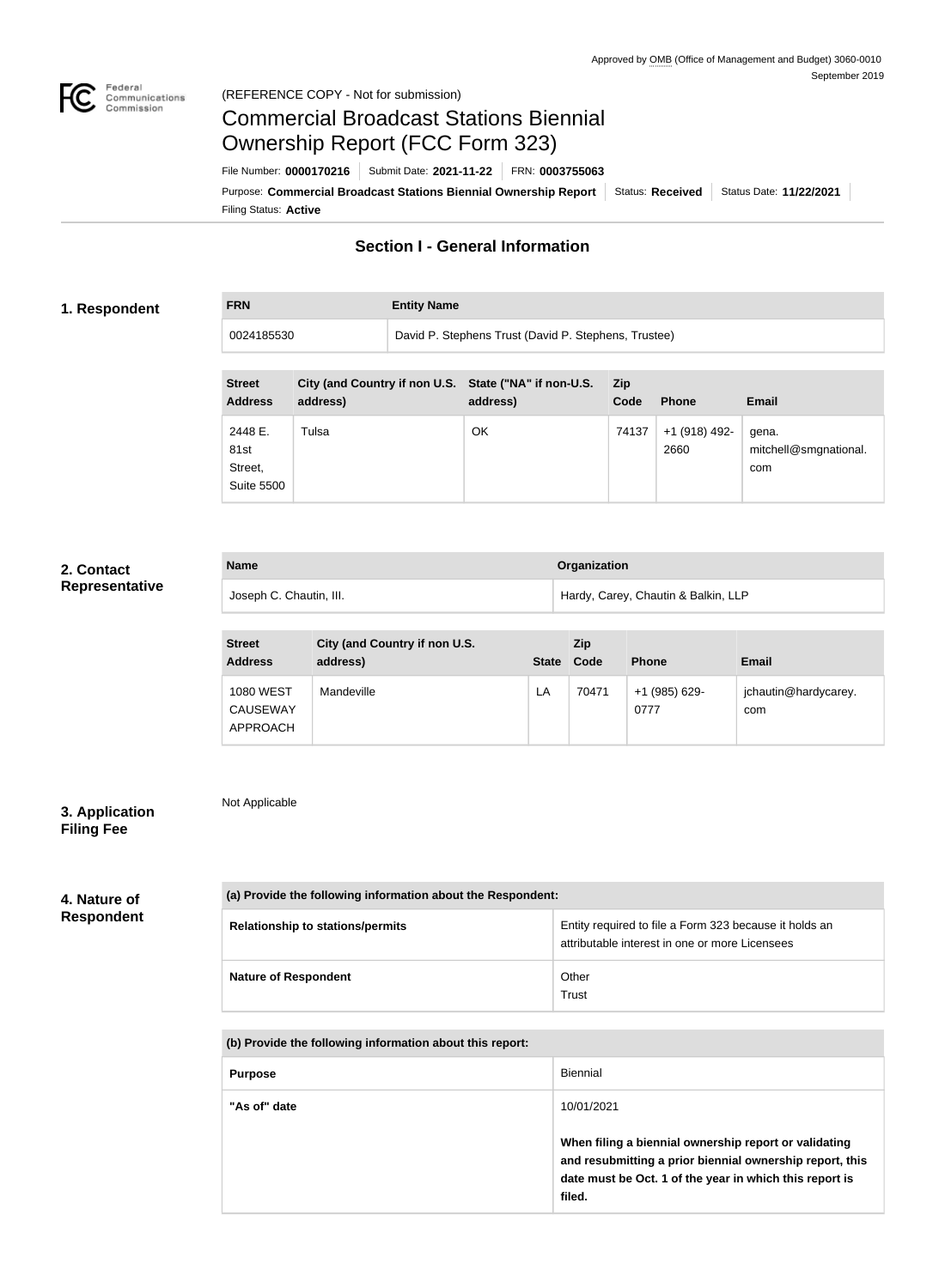#### **5. Licensee(s) and Station(s)**

#### **Respondent is filing this report to cover the following Licensee(s) and station(s):**

| <b>Licensee/Permittee Name</b> |                  |                 | <b>FRN</b>   |                |  |  |
|--------------------------------|------------------|-----------------|--------------|----------------|--|--|
| KXOJ, Inc.                     |                  |                 | 0003754983   |                |  |  |
| Fac. ID No.                    | <b>Call Sign</b> | <b>City</b>     | <b>State</b> | <b>Service</b> |  |  |
| 17034                          | KITO-FM          | <b>VINITA</b>   | OK           | <b>FM</b>      |  |  |
| 17035                          | <b>KGND</b>      | <b>VINITA</b>   | OK           | AM             |  |  |
| 35974                          | <b>KYAL</b>      | <b>SAPULPA</b>  | OK           | AM             |  |  |
| 35975                          | <b>KEOJ</b>      | <b>CANEY</b>    | KS           | <b>FM</b>      |  |  |
| 35976                          | <b>KTSO</b>      | <b>SAPULPA</b>  | OK           | <b>FM</b>      |  |  |
|                                |                  |                 |              |                |  |  |
| <b>Licensee/Permittee Name</b> |                  |                 | <b>FRN</b>   |                |  |  |
| KMMY, Inc.                     |                  |                 | 0003755063   |                |  |  |
| Fac. ID No.                    | <b>Call Sign</b> | <b>City</b>     | <b>State</b> | <b>Service</b> |  |  |
| 35141                          | <b>KYAL-FM</b>   | <b>MUSKOGEE</b> | OK           | <b>FM</b>      |  |  |
|                                |                  |                 |              |                |  |  |

#### **Section II – Biennial Ownership Information**

**(a)** Ownership Interests. This Question requires Respondents to enter detailed information about ownership interests by generating a series of subforms. Answer each question on each subform. The first subform listing should be for the Respondent itself. If the Respondent is not a natural person, also list each of the officers, directors, stockholders, non-insulated partners, non-insulated members, and any other persons or entities with a direct attributable interest in the Respondent pursuant to the standards set forth in 47 C.F.R. Section 73.3555. (A "direct" interest is one that is not held through any intervening companies or entities.) List each interest holder with a direct attributable interest in the Respondent separately. Leave the percentage of total assets (Equity Debt Plus) field blank for an interest holder unless that interest holder has an attributable interest in the Respondent solely on the basis of the Commission's Equity Debt Plus attribution standard, 47 C.F.R. Section 73.3555, Note 2(i). In the case of vertical or indirect ownership structures, list only those interests in the Respondent that also represent an attributable interest in the Licensee(s) for which the report is being submitted. Entities that are part of an organizational structure that includes holding companies or other forms of indirect ownership must file separate ownership reports. In such a structure do not report, or file a separate report for, any interest holder that does not have an attributable interest in the Licensee(s) for which the report is being submitted. Please see the Instructions for further detail concerning interests that must be reported in response to this question. The Respondent must provide an FCC Registration Number for each interest holder reported in response to this question. Please see the Instructions for detailed information and guidance concerning this requirement. **Ownership Information 2. Ownership Interests** Licensee Respondents that hold authorizations for one or more full power television, AM, and/or FM stations should list all contracts and other instruments set forth in 47 C.F.R. Section 73.3613(a) through (c) for the facility or facilities listed on this report. In addition, attributable Local Marketing Agreements (LMAs) and attributable Joint Sales Agreements (JSAs) must be disclosed by the licensee of the brokering station on its ownership report. If the agreement is an attributable LMA, an attributable JSA, or a network affiliation agreement, check the appropriate box. Otherwise, select "Other." Non-Licensee Respondents, as well as Licensee Respondents that only hold authorizations for Class A television and/or low power television stations, should select "Not Applicable" in response to this question. Not Applicable. **1. 47 C.F.R. Section 73.3613 and Other Documents**

**FRN** 0024185530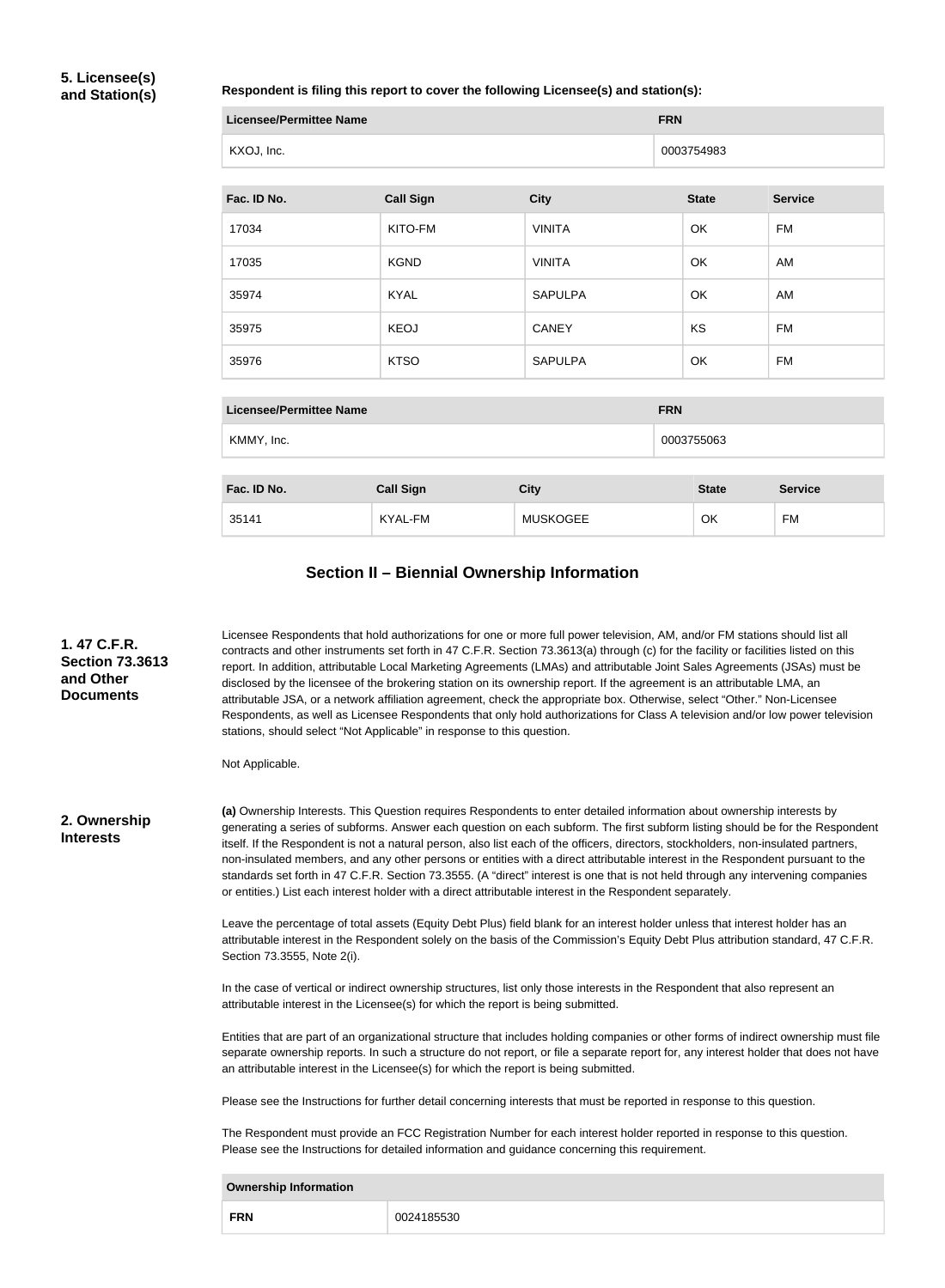| <b>Entity Name</b>                                                                                                                | David P. Stephens Trust (David P. Stephens, Trustee)    |                                 |                                   |  |  |
|-----------------------------------------------------------------------------------------------------------------------------------|---------------------------------------------------------|---------------------------------|-----------------------------------|--|--|
| <b>Address</b>                                                                                                                    | PO Box                                                  |                                 |                                   |  |  |
|                                                                                                                                   | <b>Street 1</b>                                         | 2448 E. 81st Street, Suite 5500 |                                   |  |  |
|                                                                                                                                   | <b>Street 2</b>                                         |                                 |                                   |  |  |
|                                                                                                                                   | <b>City</b>                                             | Tulsa                           |                                   |  |  |
|                                                                                                                                   | State ("NA" if non-U.S.<br>address)                     | OK                              |                                   |  |  |
|                                                                                                                                   | <b>Zip/Postal Code</b>                                  | 74137                           |                                   |  |  |
|                                                                                                                                   | Country (if non-U.S.<br>address)                        | <b>United States</b>            |                                   |  |  |
| <b>Listing Type</b>                                                                                                               | Respondent                                              |                                 |                                   |  |  |
| <b>Positional Interests</b><br>(check all that apply)                                                                             | Respondent                                              |                                 |                                   |  |  |
| <b>Tribal Nation or Tribal</b><br><b>Entity</b>                                                                                   | Interest holder is not a Tribal nation or Tribal entity |                                 |                                   |  |  |
| <b>Interest Percentages</b><br>(enter percentage values                                                                           | <b>Voting</b>                                           | 0.0%                            | <b>Jointly Held?</b><br><b>No</b> |  |  |
| from 0.0 to 100.0)                                                                                                                | <b>Equity</b>                                           | 0.0%                            |                                   |  |  |
|                                                                                                                                   | <b>Total assets (Equity Debt</b><br>Plus)               | 0.0%                            |                                   |  |  |
| Does interest holder have an attributable interest in one or more broadcast stations<br>Yes<br>that do not appear on this report? |                                                         |                                 |                                   |  |  |

| <b>FRN</b>                                                                 | 0019435387                          | David P. Stephens      |  |  |
|----------------------------------------------------------------------------|-------------------------------------|------------------------|--|--|
| <b>Name</b>                                                                |                                     |                        |  |  |
| <b>Address</b>                                                             | PO Box                              |                        |  |  |
|                                                                            | Street 1                            | 2448 E. 81st Street    |  |  |
|                                                                            | <b>Street 2</b>                     | <b>Suite 5500</b>      |  |  |
|                                                                            | <b>City</b>                         | Tulsa                  |  |  |
|                                                                            | State ("NA" if non-U.S.<br>address) | OK                     |  |  |
|                                                                            | <b>Zip/Postal Code</b>              | 74137                  |  |  |
|                                                                            | Country (if non-U.S.<br>address)    | <b>United States</b>   |  |  |
| <b>Listing Type</b>                                                        | Other Interest Holder               |                        |  |  |
| <b>Positional Interests</b><br>(check all that apply)                      | Other - Trustee                     |                        |  |  |
| Citizenship, Gender,                                                       | <b>Citizenship</b>                  | <b>US</b>              |  |  |
| <b>Ethnicity, and Race</b><br><b>Information (Natural</b><br>Persons Only) | Gender                              | Male                   |  |  |
|                                                                            | <b>Ethnicity</b>                    | Not Hispanic or Latino |  |  |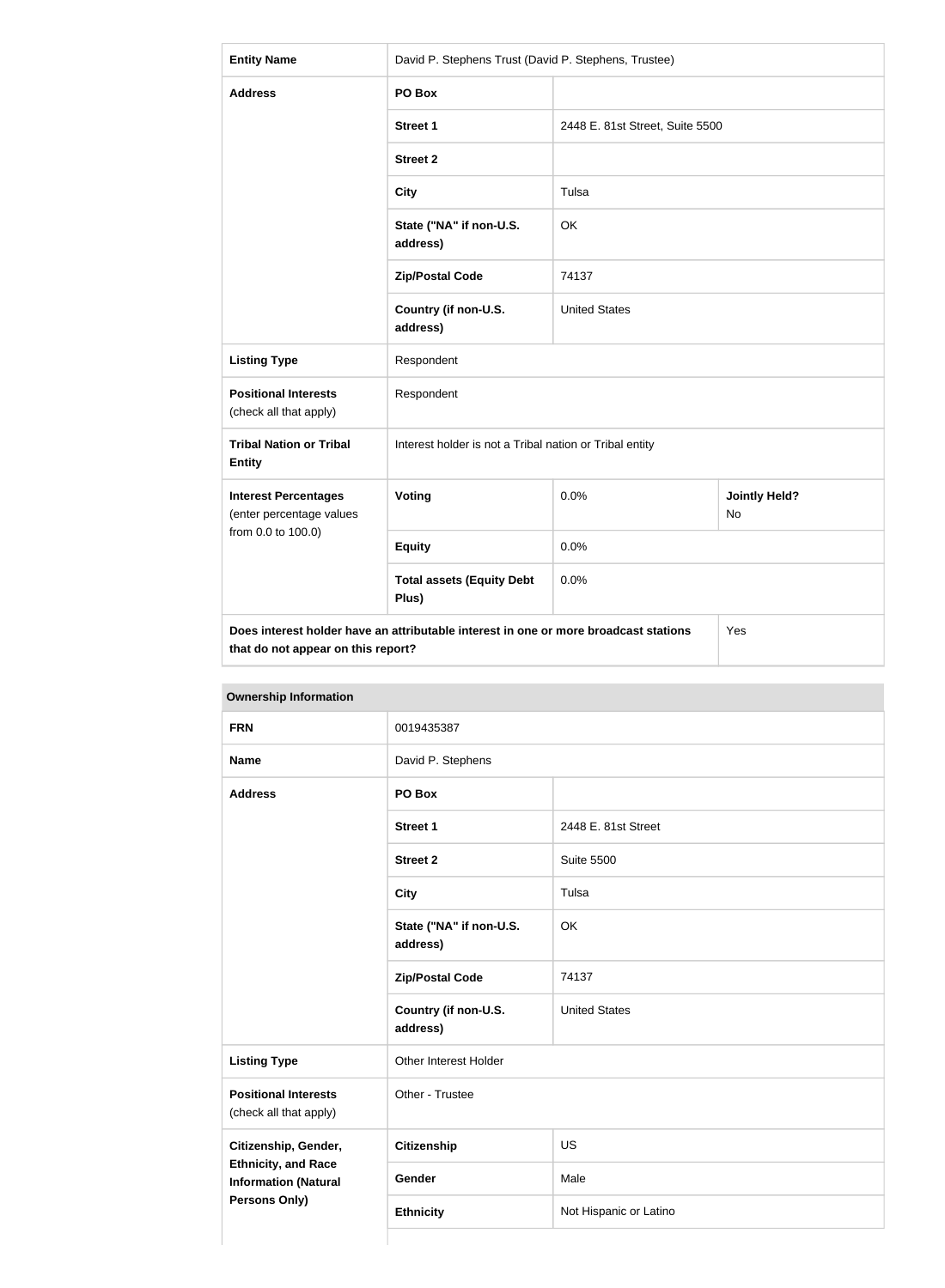|                                                                                                                            | Race                                      | White                                 |            |  |
|----------------------------------------------------------------------------------------------------------------------------|-------------------------------------------|---------------------------------------|------------|--|
| <b>Interest Percentages</b><br>(enter percentage values                                                                    | <b>Voting</b>                             | <b>Jointly Held?</b><br>100.0%<br>No. |            |  |
| from 0.0 to 100.0)                                                                                                         | <b>Equity</b>                             | $0.0\%$                               |            |  |
|                                                                                                                            | <b>Total assets (Equity Debt</b><br>Plus) | $0.0\%$                               |            |  |
| Does interest holder have an attributable interest in one or more broadcast stations<br>that do not appear on this report? |                                           |                                       | <b>Yes</b> |  |
|                                                                                                                            |                                           |                                       |            |  |

| (b) Respondent certifies that any interests, including equity, financial, or voting | Yes |
|-------------------------------------------------------------------------------------|-----|
| interests, not reported in this filing are non-attributable.                        |     |
| If "No," submit as an exhibit an explanation.                                       |     |
|                                                                                     |     |

| (c) Does the Respondent or any reported interest holder<br>hold an attributable interest in any newspaper entities in<br>the same market as any station for which this report is<br>filed, as defined in 47 C.F.R. Section 73.3555?                                                                                                                                                                                                                                                                                                                                                                                                              |
|--------------------------------------------------------------------------------------------------------------------------------------------------------------------------------------------------------------------------------------------------------------------------------------------------------------------------------------------------------------------------------------------------------------------------------------------------------------------------------------------------------------------------------------------------------------------------------------------------------------------------------------------------|
| If "Yes," provide information describing the interest(s), using<br>EITHER the subform OR the spreadsheet option below.<br>Respondents with a large number (50 or more) of entries to<br>submit should use the spreadsheet option.                                                                                                                                                                                                                                                                                                                                                                                                                |
| NOTE: Spreadsheets must be submitted in a special XML<br>Spreadsheet format with the appropriate structure that is<br>specified in the documentation. For instructions on how to<br>use the spreadsheet option to complete this question<br>(including templates to start with), please Click Here.                                                                                                                                                                                                                                                                                                                                              |
| If using the subform, leave the percentage of total assets<br>(Equity Debt Plus) field blank for an interest holder unless<br>that interest holder has an attributable interest in the<br>newspaper entity solely on the basis of the Commission's<br>Equity Debt Plus attribution standard, 47 C.F.R. Section<br>73.3555, Note 2(i). If using an XML Spreadsheet, enter "NA"<br>into the percentage of total assets (Equity Debt Plus) field<br>for an interest holder unless that interest holder has an<br>attributable interest in the newspaper entity solely on the<br>basis of the Commission's Equity Debt Plus attribution<br>standard. |
| The Respondent must provide an FCC Registration Number<br>for each interest holder reported in response to this<br>question. Please see the Instructions for detailed information<br>and guidance concerning this requirement.                                                                                                                                                                                                                                                                                                                                                                                                                   |

**(d) Are any of the individuals listed as an attributable interest holder in the Respondent married to each other or related to each other as parentchild or as siblings?** No

If "Yes," provide the following information for each such the relationship.